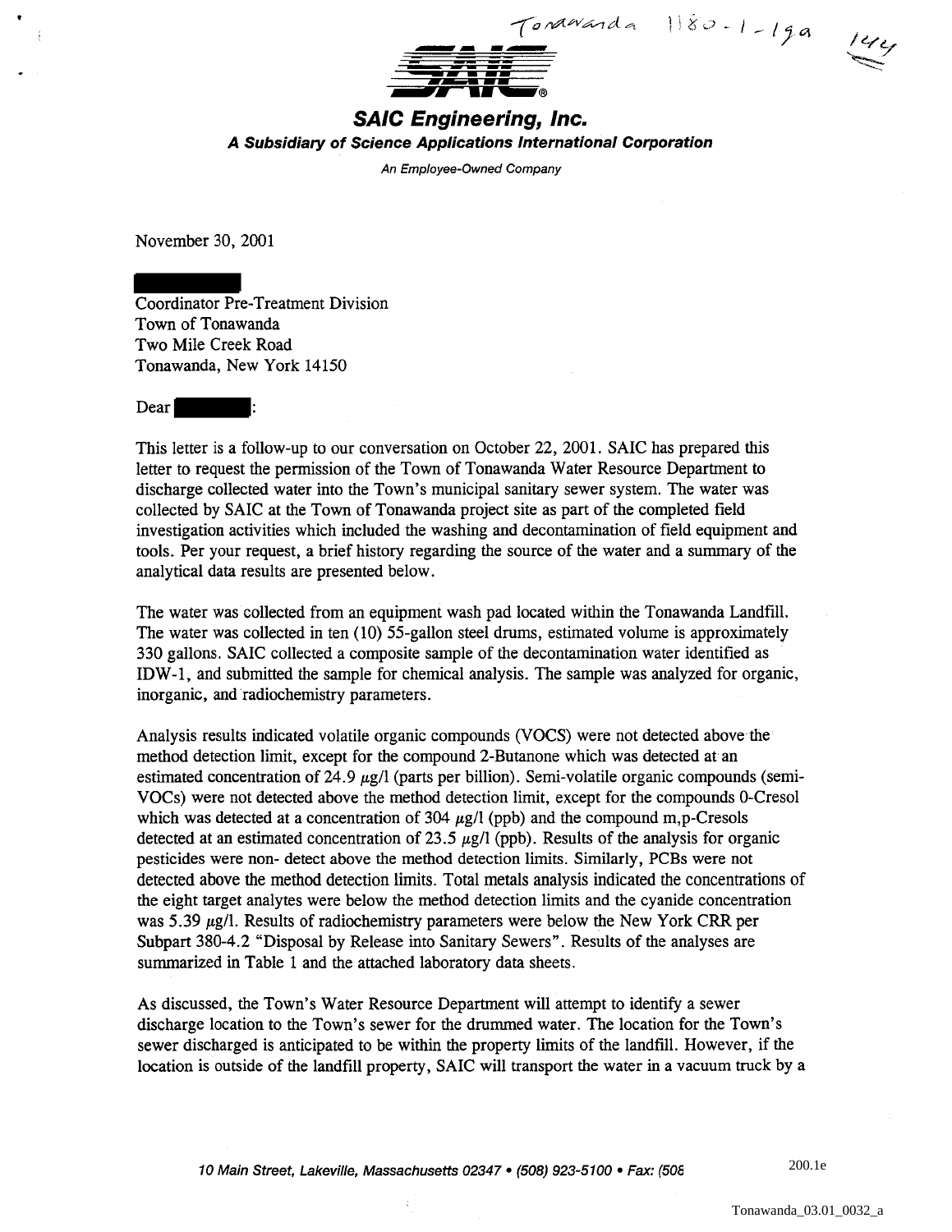

licensed transporter to the identified discharge location. Precedent for this request was established at the Linde FUSRAP site in Tonawanda, New York. Waste water generated at the Linde FUSRAP site is currently being permitted for discharge directly into the Town's sewer system.

Also, please provide information regarding any associated fees due to the Town to allow for the discharge of the IDW water.

Thank you for your assistance. If you have any comments or require additional information, please do not hesitate to call me at (508) 923-5118.

Sincerely,

# **SCIENCE APPLICATIONS INTERNATIONAL CORPORATION**

|        | 'Project Engineer    |
|--------|----------------------|
| $cc$ : | , Corps of Engineers |
|        | Corps of Engineers   |
|        | , NYSDEC             |
|        | , NYSDEC             |
|        | , SAIC               |
|        | , SAIC               |
|        |                      |
|        |                      |
|        |                      |

Attachments: Table Laboratory data sheets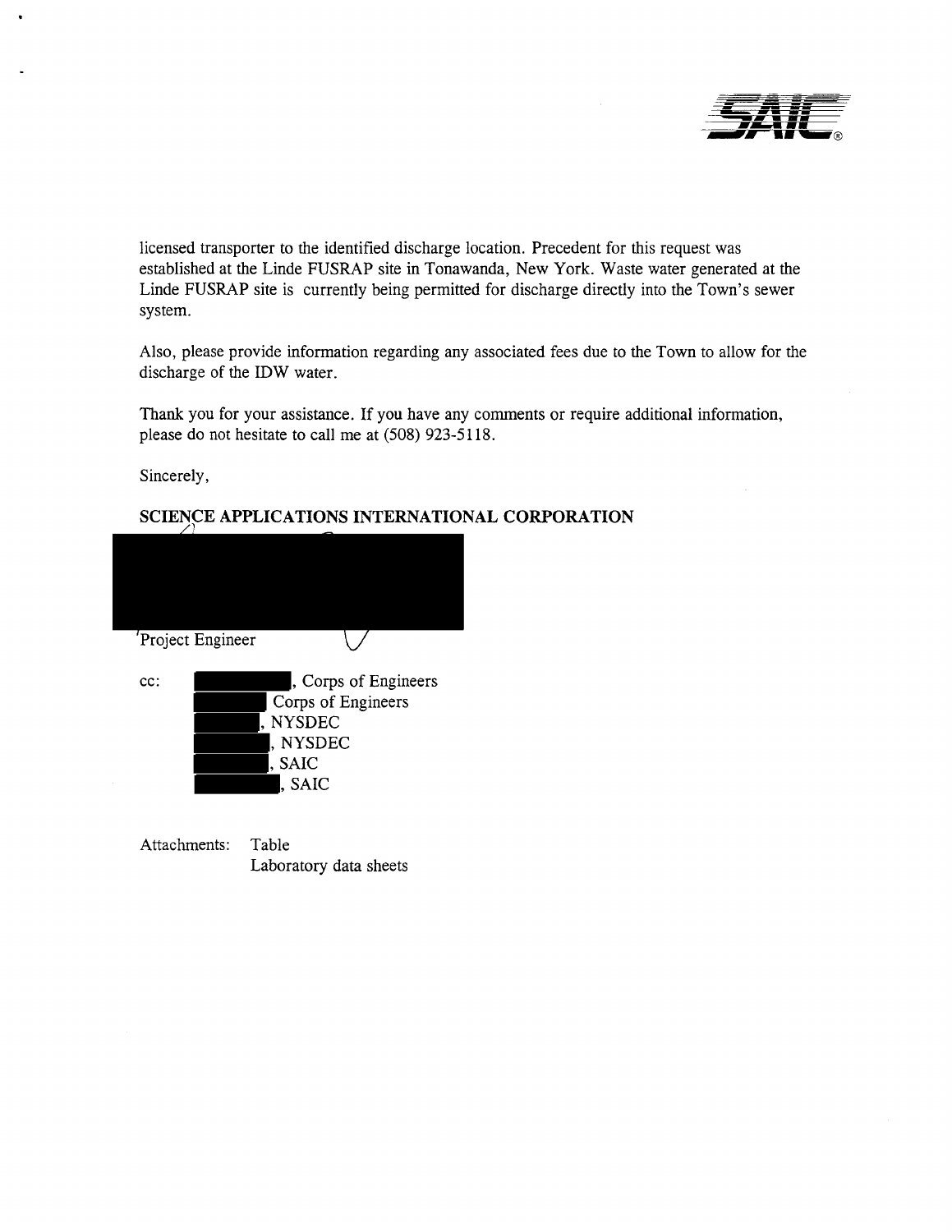## Table 1 Analytical Results Incidental Drilling Waste

|                       |                                    | <b>Analytical Results</b> | Quantitation<br>Levels <sup>a</sup> | <b>NYCRR</b><br><b>Part 380</b> |  |
|-----------------------|------------------------------------|---------------------------|-------------------------------------|---------------------------------|--|
| <b>Parameters</b>     | Concentration<br>Units $(\mu g/L)$ | Qualifier                 | Water<br>Units $(\mu g/L)$          | Concentration<br>Limits         |  |
|                       |                                    | <b>TAL Metals (Total)</b> |                                     |                                 |  |
| Arsenic               | 27.1                               | B                         | 26.0                                |                                 |  |
| Barium                | 39.1                               | B                         | 2.480                               |                                 |  |
| Cadmium               | 4.16                               | U                         | 4.160                               |                                 |  |
| Chromium              | 5.70                               | U                         | 5.700                               |                                 |  |
| Cyanide, Total        | 5.39                               |                           | 2.89                                |                                 |  |
| Lead                  | 24.3                               | U                         | 24.3                                |                                 |  |
| Mercury               | 0.642                              | U                         | 0.642                               |                                 |  |
| Selenium              | 34.90                              | $\mathbf U$               | 34.9                                |                                 |  |
| Silver                | 6.66                               | U                         | 6.660                               |                                 |  |
|                       |                                    | <b>TCL Volatiles</b>      |                                     |                                 |  |
| Benzene               | 10.0                               | $\mathbf U$               | 10.0                                |                                 |  |
| 2-Butanone/MEK        | 24.9                               | J                         | 24.9                                |                                 |  |
| Carbon Tetrachloride  | 10.0                               | $\mathbf U$               | 10.0                                |                                 |  |
| Chlorobenzene         | 10.0                               | $\mathbf U$               | 10.0                                |                                 |  |
| Chloroform            | 10.0                               | $\mathbf{U}$              | 10.0                                |                                 |  |
| 1,4-Dichlorobenzene   | 10.0                               | $\mathbf U$               | 10.0                                |                                 |  |
| 1,1-Dichloroethylene  | 10.0                               | $\mathbf U$               | 10.0                                |                                 |  |
| Trichoroethylene      | 10.0                               | $\mathbf U$               | 10.0                                |                                 |  |
| Tetrachloroethylene   | 10.0                               | U                         | 10.0                                |                                 |  |
| 1,2-Dichloroethane    | 10.0                               | $\mathbf U$               | 10.0                                |                                 |  |
| Vinyl Chloride        | 10.0                               | $\mathbf{U}$              | 10.0                                |                                 |  |
|                       |                                    | <b>TCL Semivolatiles</b>  |                                     |                                 |  |
| o-Cresol              | 304                                |                           |                                     |                                 |  |
| m,p-Cresol            | 23.5                               | J                         | 23.5                                |                                 |  |
| Pyridine              | 50.0                               | $\mathbf U$               | 50.0                                |                                 |  |
| 1,4-Dichlorobenzene   | 50.0                               | $\mathbf U$               | 50.0                                |                                 |  |
| 2,4-Dinitrotoluene    | 50.0                               | $\mathbf U$               | 50.0                                |                                 |  |
| Hexachlorobenzene     | 50.0                               | $\mathbf{U}$              | 50.0                                |                                 |  |
| Hexachlorobutadiene   | 50.0                               | $\mathbf U$               | 50.0                                |                                 |  |
| Hexachloroethane      | 50.0                               | $\mathbf U$               | 50.0                                |                                 |  |
| Nitrobenzene          | 50.0                               | U                         | 50.0                                |                                 |  |
| Pentachlorophenol     | 50.0                               | $\mathbf U$               | 50.0                                |                                 |  |
| 2,4,5-Trichlorophenol | 50.0                               | $\mathbf U$               | 50.0                                |                                 |  |
| 2,4,6-Trichlorophenol | 50.0                               | $\mathbf U$               | 50.0                                |                                 |  |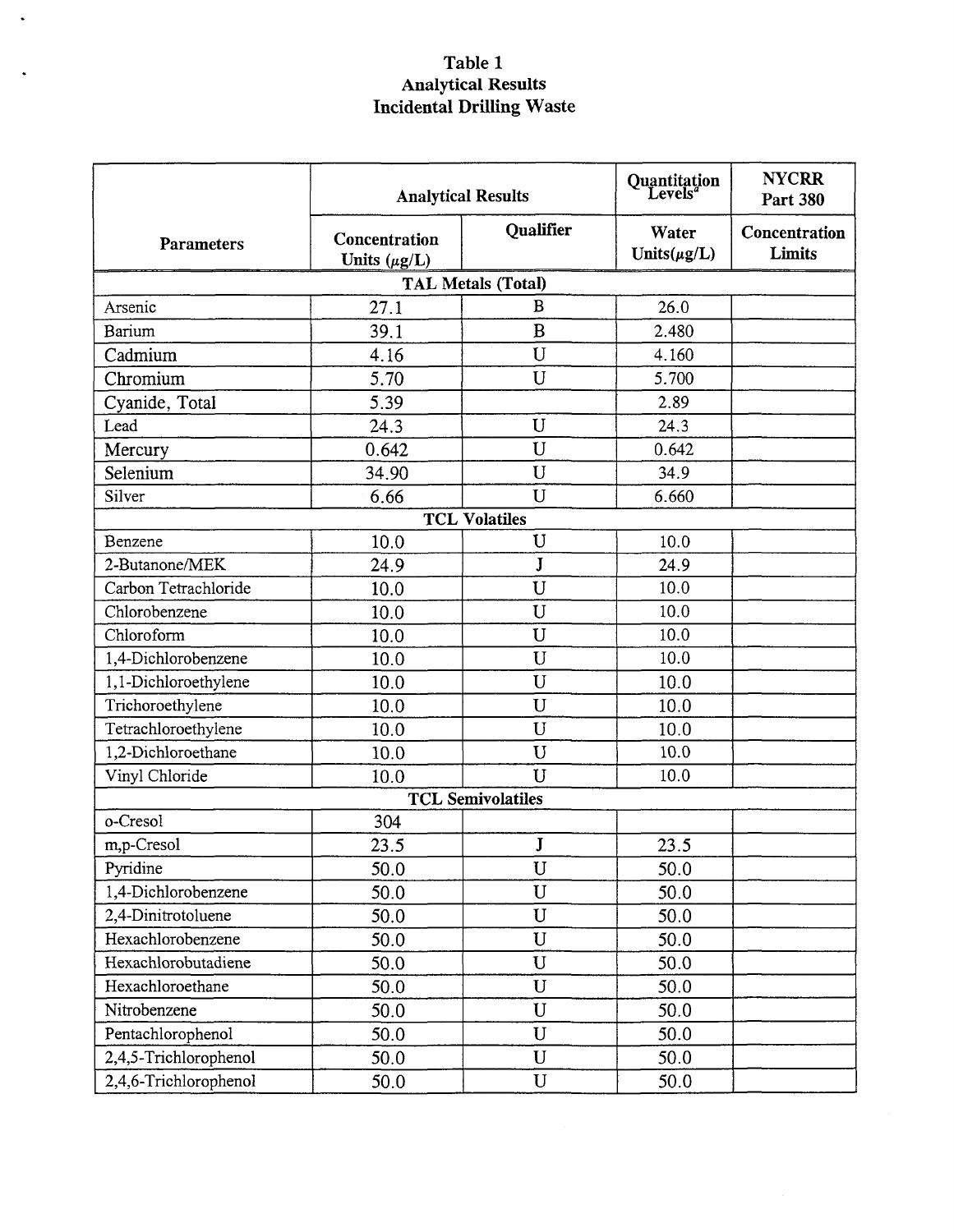## Table 1 Analytical Results Incidental Drilling Waste

 $\ddot{\phantom{a}}$ 

 $\bar{\mathcal{A}}$ 

 $\mathcal{L}_{\mathcal{A}}$ 

|                     |                                    | <b>Analytical Results</b>  | Quantitation<br>Levels <sup>ª</sup> | <b>NYCRR</b><br><b>Part 380</b> |
|---------------------|------------------------------------|----------------------------|-------------------------------------|---------------------------------|
| <b>Parameters</b>   | Concentration<br>Units $(\mu g/L)$ | Qualifier                  | Water<br>Units $(\mu g/L)$          | Concentration<br>Limits         |
|                     |                                    | <b>TCL Pesticides/PCBs</b> |                                     |                                 |
| Aldrin              | 0.020                              | U                          | 0.020                               |                                 |
| alpha-BHC           | 0.020                              | U                          | 0.020                               |                                 |
| beta-BHC            | 0.020                              | U                          | 0.020                               |                                 |
| gamma-BHC (Lindane) | 0.020                              | U                          | 0.020                               |                                 |
| delta-BHC           | 0.020                              | U                          | 0.020                               |                                 |
| alpha-Chlordane     | 0.020                              | U                          | 0.020                               |                                 |
| gamma-Chlordane     | 0.020                              | $\overline{\mathtt{U}}$    | 0.020                               |                                 |
| $4.4'$ -DDT         | 0.040                              | $\mathbf U$                | 0.040                               |                                 |
| $4,4'$ -DDE         | 0.040                              | U                          | 0.040                               |                                 |
| $4-4'$ -DDD         | 0.040                              | U                          | 0.040                               |                                 |
| Dieldrin            | 0.040                              | U                          | 0.040                               |                                 |
| Endosulfan I        | 0.020                              | U                          | 0.020                               |                                 |
| Endosulfan II       | 0.040                              | U                          | 0.040                               |                                 |
| Endosulfan Sulfate  | 0.040                              | $\mathbf{U}$               | 0.040                               |                                 |
| Endrin              | 0.040                              | $\mathbf{U}$               | 0.040                               |                                 |
| Endrin Aldehyde     | 0.040                              | $\mathbf U$                | 0.040                               |                                 |
| Endrin Ketone       | 0.040                              | U                          | 0.040                               |                                 |
| Heptachlor          | 0.020                              | U                          | 0.020                               |                                 |
| Heptachlor Epoxide  | 0.020                              | U                          | 0.020                               |                                 |
| Methoxychlor        | 0.20                               | U                          | 0.20                                |                                 |
| Aroclor 1016        | 1.0                                | $\overline{U}$             | 1.0                                 |                                 |
| Aroclor 1221        | 1.0                                | U                          | 1.0                                 |                                 |
| Aroclor 1232        | 1.0                                | $\mathbf U$                | 1.0                                 |                                 |
| Aroclor 1242        | 1.0                                | U                          | 1.0                                 |                                 |
| Aroclor 1248        | 1.0                                | $\mathbf U$                | 1.0                                 |                                 |
| Aroclor 1254        | 1.0                                | $\mathbf U$                | 1.0                                 |                                 |
| Aroclor 1260        | 1.0                                | $\mathbf U$                | 1.0                                 |                                 |
| Toxaphene           | 1.0                                | U                          | 1.0                                 |                                 |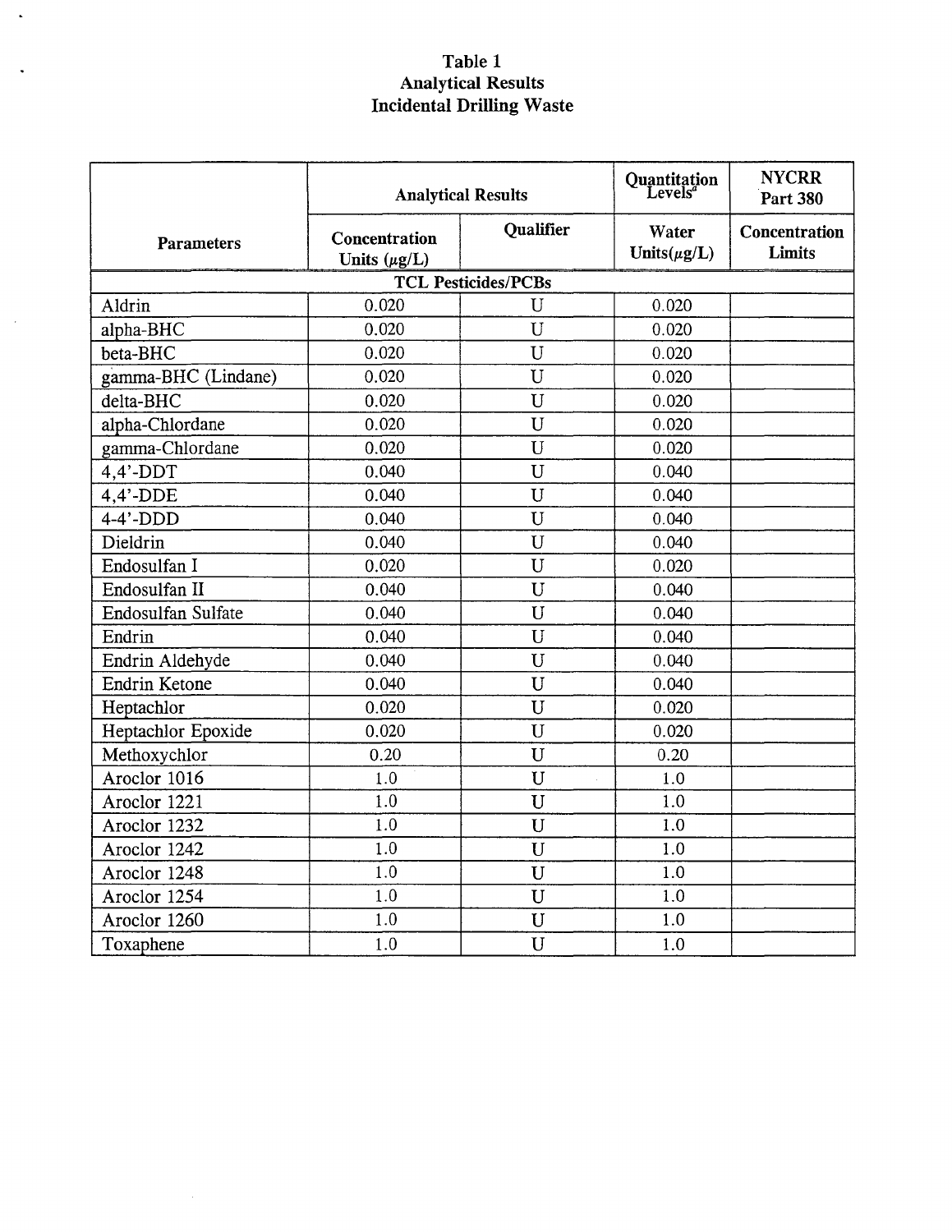### Table 1 Analytical Results Incidental Drilling Waste

|                                  |                                | <b>Analytical Results</b>       | Quantitation<br>Levels   | <b>NYCRR</b><br><b>Part 380</b>         |
|----------------------------------|--------------------------------|---------------------------------|--------------------------|-----------------------------------------|
| <b>Parameters</b>                | Concentration<br>Units (pCi/L) | Qualifier                       | Water<br>Units $(pCi/L)$ | Concentration<br>Limits<br>Radionuclide |
|                                  |                                | <b>Radiochemical Parameters</b> |                          |                                         |
| Iso-Uranium 233,234, 236,<br>238 | $0.3368$ pCi/L                 | U                               | 1 pCi/L                  | 3,000,000<br>pCi/L                      |
| Iso-Thorium 228, 230, 232        | $0.187$ pCi/L                  | U                               | 1 pCi/L                  | 3,000,000<br>pCi/L                      |
| Radium 226                       | $0.948$ pCi/L                  | N/A                             | $0.5$ pCi/L              | 6,000,000<br>pCi/L                      |
| Radium 228                       | $0.371$ pCi/L                  | N/A                             | 1 pCi/L                  | 6,000,000<br>pCi/L                      |
| Gross Alpha                      | $5.15$ pCi/L                   | N/A                             | $2.79$ pCi/L             | N/A                                     |
| Gross Beta                       | 14.3 $pCi/L$                   | N/A                             | $2.29$ pCi/L             | N/A                                     |
| Total Uranium                    | 3.79 $\mu$ Ci/L                | N/A                             | $0.110 \mu g/L$          | N/A                                     |

"These are expected quantitation limits based on reagent-grade water or a purified solid matrix. Actual quantitation limits may be higher depending upon the nature of the sample matrix. The limit reported on final laboratory reports will take into account the actual sample volume or weight, percent solids (where applicable), and the dilution factor, if any. The quantitation limits for additional analytes to this list may vary, depending upon the results of laboratory studies. All solids will be reported on a dry-weight basis, with the associated sample percent moisture reported separately.

Analysis was performed by General Engineering Laboratories of Charlestown, SC. Data qualifiers are defined as follows: For Organic Analysis

- J-This flag indicates an estimated value concerning either, (1) estimating a concentration for tentatively identified compounds, or (2) analyte detected at a level less than the Reportable Detection Limit (RDL) and greater than or equal to the Method Detection Limit (MDL).
- U-Compound analyzed for but not detected (sample quantitation limit has been adjusted to reflect dilutions and percent moisture).

For Inorganic Analysis

- B-the qualifier is used to indicate that the reported result fell above the IDLIMDL but below the CRDL.
- U-The analyte's result was less than the IDL/MDL.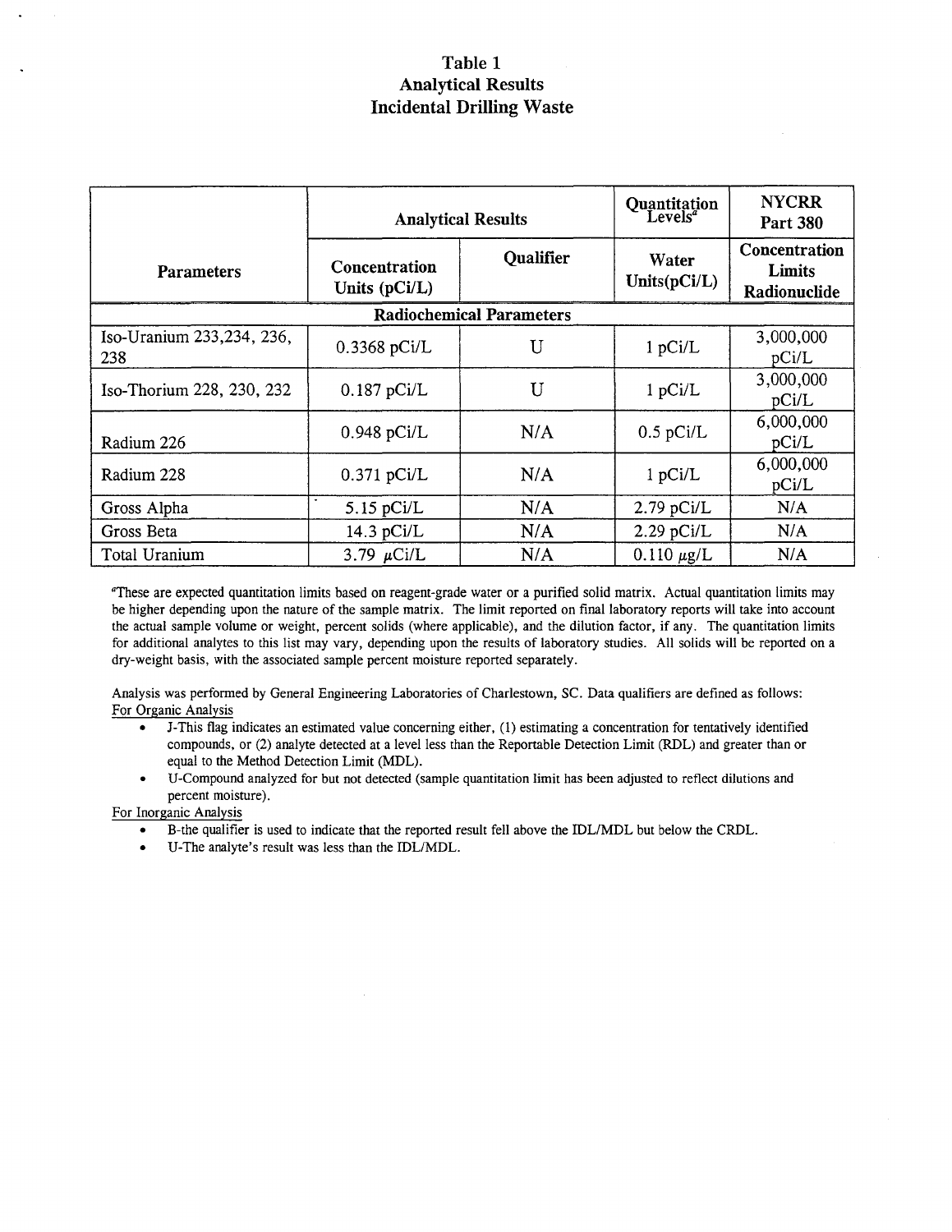### TOTAL METALS

### - 1- INORGANICANALYSIS DATA PACKAGE

|                  | Sample ID: 46755002 |               |                       |                 |            |            | Client ID: IDW-1 |                  |                    |                   |
|------------------|---------------------|---------------|-----------------------|-----------------|------------|------------|------------------|------------------|--------------------|-------------------|
|                  | Contract: SAIC00101 |               | Lab Code:             |                 | <b>GEL</b> |            | Case No.: GEL    |                  |                    | SAS No.:          |
| Matrix:          | TCLP                |               | Date Received: 8/2/01 |                 |            | Level: LOW |                  |                  | $%$ Solids: $0.00$ |                   |
| CAS No.          | Analyte             | Concentration | <b>Units</b>          | $\mathbf C$     | Qual       | M          | DL               | Instrument ID    |                    | Analytical<br>Run |
| 7440-38-2        | Arsenic             | 27.1          | $\mu$ g/L             | в               |            | P          | 26.0             | TJA61 Trace ICP2 |                    | 81001             |
| 7440-39-3        | Barium              | 39.1          | $\mu$ g/L             | В               |            | P          | 2.480            | TJA61 Trace ICP2 |                    | 81001             |
| 7440-43-9        | Cadmium             | 4.160         | µg/L                  | U               |            | P          | 4.160            | TJA61 Trace ICP2 |                    | 81001             |
| 7440-47-3        | Chromium            | 5.700         | µg/L                  | υ               |            | P          | 5.700            | TJA61 Trace ICP2 |                    | 81001             |
| 7439-92-1        | Lead                | 24.3          | $\mu$ g/L             | U               |            | P          | 24.3             | TJA61 Trace ICP2 |                    | 81001             |
| 7439-97-6        | Mercury             | 0.642         | $\mu$ g/L             | U               |            | AV         | 0.642            | PE CVAA          |                    | $81001$ wp $Hg$   |
| 7782-49-2        | Selenium            | 34.9          | μg/L                  | U               |            | ${\bf P}$  | 34.9             | TJA61 Trace ICP2 |                    | 81001             |
| 7440-22-4 Silver |                     | 6.660         | μg/L                  | U               |            | P          | 6.660            | TJA61 Trace ICP2 |                    | 81001             |
| Color Before:    |                     |               |                       | Clarity Before: |            |            |                  | Texture:         |                    |                   |
| Color After:     |                     |               |                       | Clarity After:  |            |            |                  | Artifacts:       |                    |                   |

 $\frac{1}{\sqrt{2}}$  .

Comments:

 $\mathcal{P}=\mathcal{Q}^{\dagger}$  ,  $\mathcal{Q}$ 

 $\sim$ 

 $\overline{1}$ 

 $\ddot{\phantom{0}}$ 

281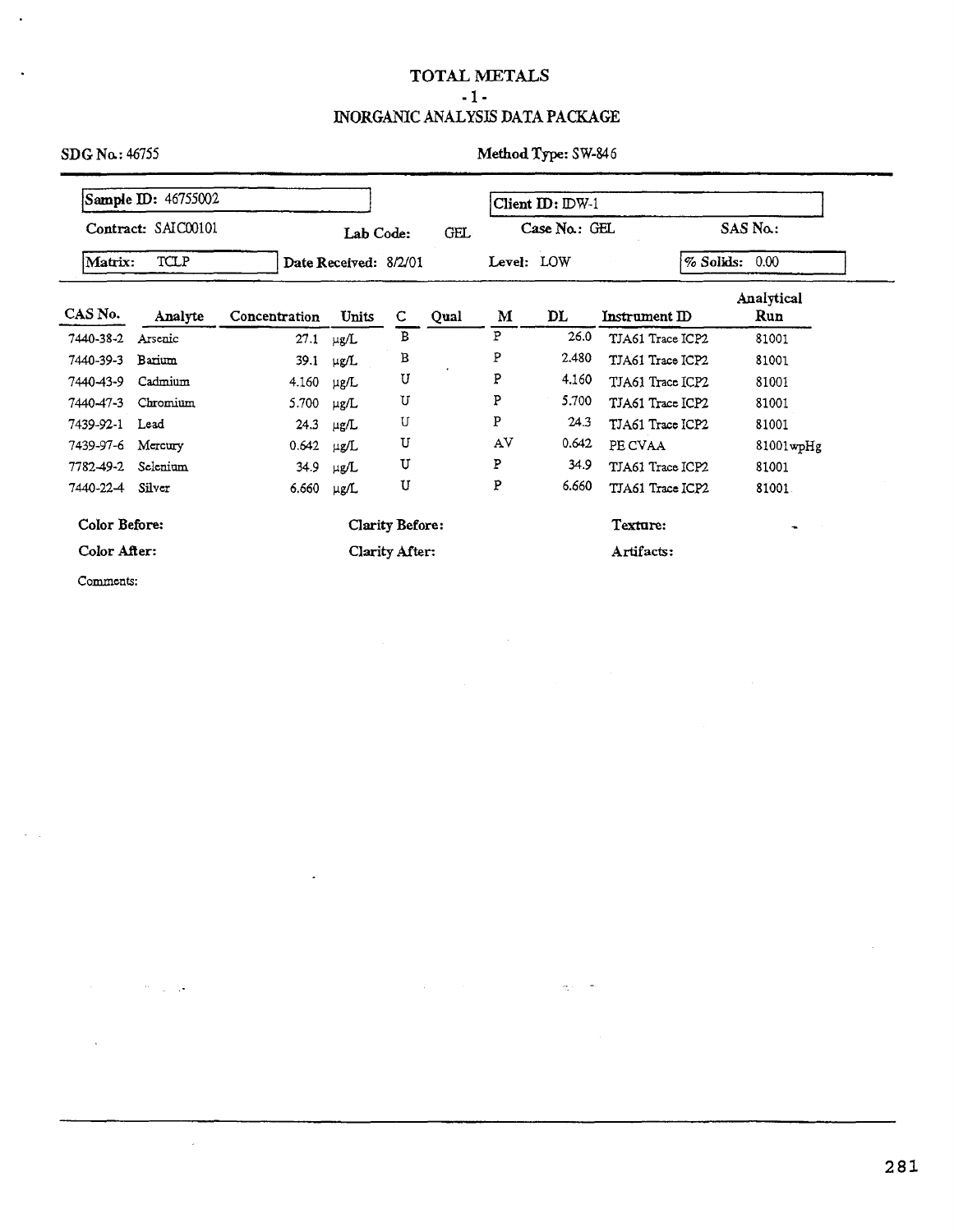VOLATILE ORGANICS ANALYSIS DATA SHEET

CAS NO. COMPOUND

lA EPA SAMPLE NO. 

| Lab Name: GENERAL ENGINEERING LABOR Contract: N/A |      |                         | $IDW-1$        |
|---------------------------------------------------|------|-------------------------|----------------|
| Lab Code: N/A Case No.: N/A SAS No.: N/A          |      |                         | SDG No.: 46755 |
| Matrix: (soil/water) WATER                        |      | Lab Sample ID: 46755002 |                |
| Sample $wt/vol:$ 5.000 $(q/ml)$ ML                |      | Lab File ID: 2W409      |                |
| Level: (low/med)                                  | LOW  | Date Received: 08/02/01 |                |
| % Moisture: not dec.                              |      | Date Analyzed: 08/16/01 |                |
| GC Column: $DB-624$ ID: $0.25$ (mm)               |      | Dilution Factor: 10.0   |                |
| Soil Extract Volume:                              | (UL) | Soil Aliquot Volume:    | (uL)           |

CONCENTRATION UNITS: (ug/L or ug/Kg) UG/L Q

FORM I VOA

 $\omega_{\rm{max}}$  , and  $\omega_{\rm{max}}$  , and  $\omega_{\rm{max}}$ 

 $\Delta \sim 10$ 

 $\sim 10$ 

 $\varphi_{\rm{eff}}$  and  $\varphi_{\rm{eff}}$  ,  $\varphi_{\rm{eff}}$  ,  $\varphi_{\rm{eff}}$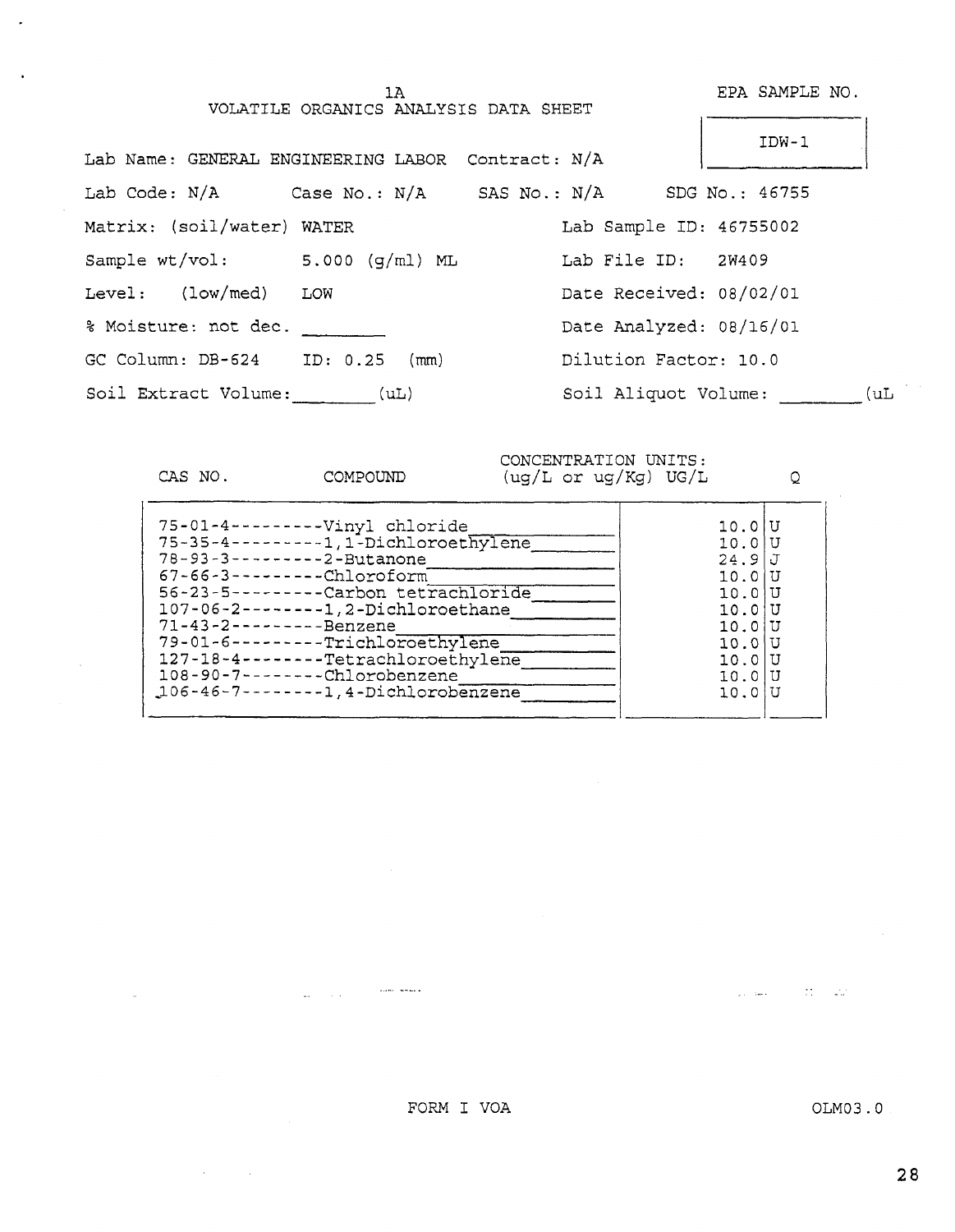1B EPA SAMPLE NO.

|                                    | SEMIVOLATILE ORGANICS ANALYSIS DATA SHEET         |                          |
|------------------------------------|---------------------------------------------------|--------------------------|
|                                    | Lab Name: GENERAL ENGINEERING LABOR Contract: N/A | IDW-1                    |
|                                    |                                                   | SDG No.: 46755           |
| Matrix: (soil/water) WATER         |                                                   | Lab Sample ID: 46755002  |
| Sample $wt/vol:$ 200.0 $(g/mL)$ ML |                                                   | Lab File ID: 4G621       |
| Level: (low/med)                   | LOW                                               | Date Received: 08/02/01  |
| % Moisture:                        | decanted: (Y/N)                                   | Date Extracted: 08/09/01 |
| Concentrated Extract Volume:       | 1.00 (mL)                                         | Date Analyzed: 08/11/01  |
| Injection Volume: 1.0(uL)          |                                                   | Dilution Factor: 1.0     |

GPC Cleanup: (Y/N) N

 $\bar{z}$ 

.

CAS NO. COMPOUND

ال المعادل المستخدم المستخدم المستخدم المستخدم المستخدم المستخدم المستخدم المستخدم المستخدم المستخدم المستخدم ا

CONCENTRATION UNITS: (ug/L or ug/Kg) UG/L Q

| $110 - 86 - 1 - - - - - - $ - Pyridine<br>106-46-7--------1,4-Dichlorobenzene<br>$95 - 48 - 7 - - - - - - - 0 - 0$<br>$106 - 44 - 5 - - - - - m$ , p-Cresols<br>67-72-1---------Hexachloroethane<br>98-95-3----------Nitrobenzene<br>87-68-3---------Hexachlorobutadiene<br>88-06-2---------2, 4, 6-TrichlorophenoI<br>$95-95-4------2,4$ , 5-Trichlorophenol<br>121-14-2--------2, 4-Dinitrotoluene<br>118-74-1--------Hexachlorobenzene<br>87-86-5---------Pentachlorophenol | 50.0 U<br>50.0 U<br>304<br>$23.5 \overline{J}$<br>50.0 U<br>50.0 U<br>50.0IU<br>50.0 U<br>50.010<br>50.0IU<br>50.0 U<br>50.0 U |  |
|--------------------------------------------------------------------------------------------------------------------------------------------------------------------------------------------------------------------------------------------------------------------------------------------------------------------------------------------------------------------------------------------------------------------------------------------------------------------------------|--------------------------------------------------------------------------------------------------------------------------------|--|
|--------------------------------------------------------------------------------------------------------------------------------------------------------------------------------------------------------------------------------------------------------------------------------------------------------------------------------------------------------------------------------------------------------------------------------------------------------------------------------|--------------------------------------------------------------------------------------------------------------------------------|--|

 $\mathcal{L}_{\text{max}}$  , and  $\mathcal{L}_{\text{max}}$  , and  $\mathcal{L}_{\text{max}}$ 

FORM I SV-1 OLM03.0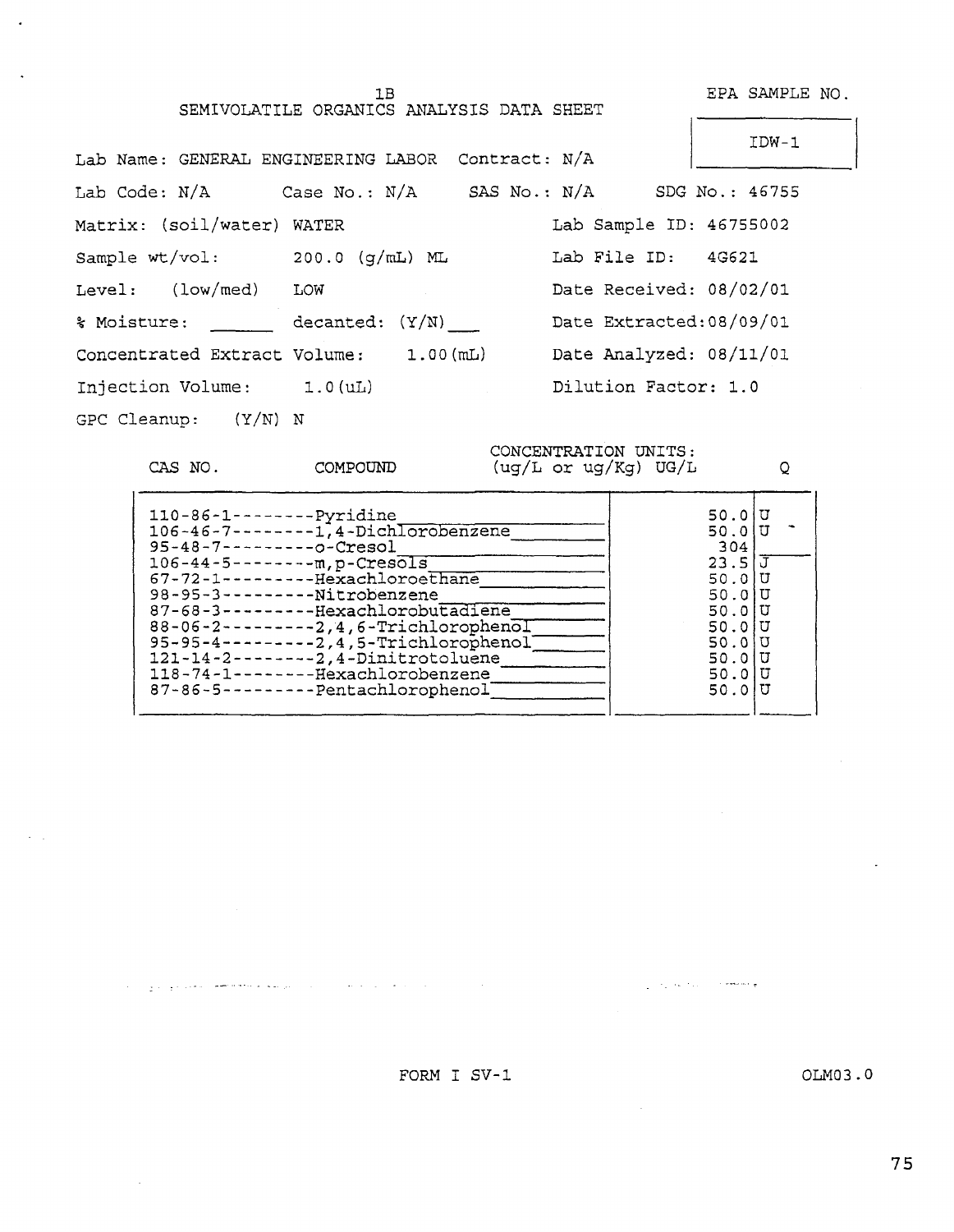## PESTICIDE ORGANICS ANALYSIS DATA SHEET

 $\ddot{\phantom{a}}$ 

 $\bar{\beta}$ 

lD EPA SAMPLE NO.

|                                           | Lab Name: GENERAL ENGINEERING LABOR Contract: N/A             |                          | $IDW-1$ |
|-------------------------------------------|---------------------------------------------------------------|--------------------------|---------|
|                                           | Lab Code: $N/A$ Case No.: $N/A$ SAS No.: $N/A$ SDG No.: 46755 |                          |         |
| Matrix: (soil/water) WATER                |                                                               | Lab Sample ID: 46755001  |         |
| Sample $wt/vol:$ 500.0 $(g/\text{mL})$ mL |                                                               | Lab File ID: 008F0801    |         |
| % Moisture: decanted: (Y/N)               |                                                               | Date Received: 08/02/01  |         |
|                                           | Extraction: (SepF/Cont/Sonc) SEPF                             | Date Extracted: 08/06/01 |         |
|                                           | Concentrated Extract Volume: 2.50 (mL)                        | Date Analyzed: 08/09/01  |         |
| Injection Volume: 1.0 (uL)                |                                                               | Dilution Factor: 1.0     |         |
| GPC Cleanup: $(Y/N)$ N                    |                                                               | Sulfur Cleanup: (Y/N) N  |         |

CONCENTRATION UNITS: CAS NO.  $COMPOUND$  (ug/L or ug/Kg) UG/L  $Q$ 

 $\sim 45^{\circ}$ 

| $319 - 84 - 6 - - - - - - 21$ pha-BHC<br>319-85-7--------beta-BHC<br>$319 - 86 - 8 - - - - - -$ delta-BHC<br>$58 - 89 - 9 - - - - - - -$ gamma-BHC (Lindane)<br>76-44-8---------Heptachlor<br>309-00-2--------Aldrin<br>1024-57-3-------Heptachlor epoxide<br>959-98-8--------Endosulfan I<br>60-57-1---------Dieldrin<br>$72 - 55 - 9 - - - - - - - - 4, 4 - DDE$<br>72-20-8---------Endrin<br>33213-65-9------Endosulfan II<br>$72 - 54 - 8 - - - - - - - 4, 4' - DDD$<br>1031-07-8-------Endosulfan sulfate<br>$50 - 29 - 3 - - - - - - - 4, 4 - DDT$<br>72-43-5----------Methoxychlor<br>53494-70-5------Endrin ketone<br>7421-93-4-------Endrin aldehyde<br>$8001 - 35 - 2 - - - - - -$ Toxaphene<br>$5103 - 74 - 2 - - - - -$ gamma-Chlordane<br>5103-71-9-------- alpha-Chlordane | $0.020$  U $-$<br>$0.020$  U<br>0.020<br>$0.020$  U<br>0.0201<br>0.0201<br>0.0201<br>0.0201<br>$0.040$  U<br>0.0401<br>0.040<br>0.040<br>0.040<br>0.040<br>0.040<br>0.20<br>0.040<br>0.040<br>1.0<br>0.020<br>0.020 | H<br>U<br>U<br>U<br>IJ<br>U<br>U<br>U<br>U<br>U<br>U<br>U<br>U<br>U<br>U<br>U |
|------------------------------------------------------------------------------------------------------------------------------------------------------------------------------------------------------------------------------------------------------------------------------------------------------------------------------------------------------------------------------------------------------------------------------------------------------------------------------------------------------------------------------------------------------------------------------------------------------------------------------------------------------------------------------------------------------------------------------------------------------------------------------------------|---------------------------------------------------------------------------------------------------------------------------------------------------------------------------------------------------------------------|-------------------------------------------------------------------------------|
|                                                                                                                                                                                                                                                                                                                                                                                                                                                                                                                                                                                                                                                                                                                                                                                          |                                                                                                                                                                                                                     |                                                                               |
|                                                                                                                                                                                                                                                                                                                                                                                                                                                                                                                                                                                                                                                                                                                                                                                          |                                                                                                                                                                                                                     |                                                                               |

FORM I PEST OLM03.0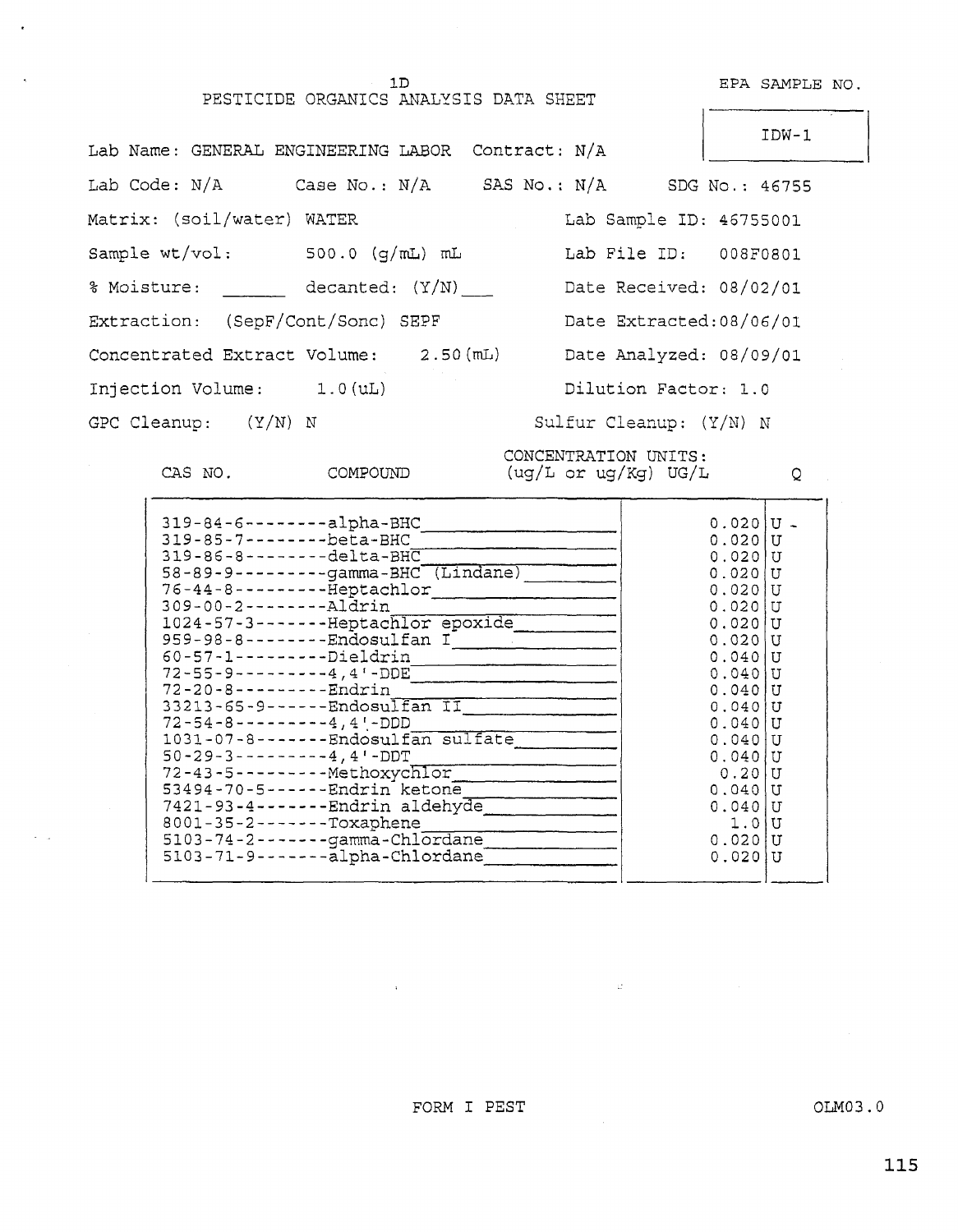

## GENERAL ENGINEERING LABORATORIES

*Meeting today':; needs with·a vision/or tomorrow.* 

# Certificate of Analysis

|                                                 | Company:<br>Address : | SAIC<br>101 East Grove Street                                                                                                                                                                                                       |        |               |                   |         |                                                                                                                                                                                                                 |                        |                      |                              |             |                 |
|-------------------------------------------------|-----------------------|-------------------------------------------------------------------------------------------------------------------------------------------------------------------------------------------------------------------------------------|--------|---------------|-------------------|---------|-----------------------------------------------------------------------------------------------------------------------------------------------------------------------------------------------------------------|------------------------|----------------------|------------------------------|-------------|-----------------|
|                                                 | Contact:              | Middleboro, Massachusetts 02346                                                                                                                                                                                                     |        |               |                   |         |                                                                                                                                                                                                                 |                        |                      | Report Date: August 22, 2001 |             |                 |
|                                                 | Project:              | Tonawanda Landfill                                                                                                                                                                                                                  |        |               |                   |         |                                                                                                                                                                                                                 |                        |                      |                              | Page 2 of 2 |                 |
|                                                 |                       | Client Sample ID:<br>Sample ID:                                                                                                                                                                                                     |        |               | IDW-1<br>46755001 |         |                                                                                                                                                                                                                 | Project:<br>Client ID: | SAIC00101<br>SAIC042 |                              |             |                 |
| Parameter                                       |                       | Oualifier                                                                                                                                                                                                                           | Result |               | DL                | TPU     | RL                                                                                                                                                                                                              | Units                  | DF                   | AnalystDate                  |             | Time Batch Mtd. |
| Rad Total U                                     |                       |                                                                                                                                                                                                                                     |        |               |                   |         |                                                                                                                                                                                                                 |                        |                      |                              |             |                 |
| KPA, Total U, liquid<br>Total Uranium           |                       |                                                                                                                                                                                                                                     | 3.79   | $+1 - 0.0674$ | 0.110             |         | 10.0                                                                                                                                                                                                            | ug/L                   |                      | ATB1 08/07/01 1900 101828    |             | 6               |
| The following Prep Methods were performed       |                       |                                                                                                                                                                                                                                     |        |               |                   |         |                                                                                                                                                                                                                 |                        |                      |                              |             |                 |
| Method                                          |                       | Description                                                                                                                                                                                                                         |        |               |                   | Analyst | Date                                                                                                                                                                                                            | Time                   |                      | Prep Batch                   |             |                 |
| SW846 3510C                                     |                       | 3510C PCB Prep H2O Federal                                                                                                                                                                                                          |        |               |                   | JPB     | 08/06/01                                                                                                                                                                                                        | 1338                   |                      | 101810                       |             |                 |
| SW846 3510C                                     |                       | 3510C PEST Prep H2O Federal                                                                                                                                                                                                         |        |               |                   | JPB     | 08/06/01                                                                                                                                                                                                        | 1348                   |                      | 101457                       |             |                 |
| SW846 9010B Pre SW9012A Total Cyanide           |                       |                                                                                                                                                                                                                                     |        |               |                   | JM1     | 08/08/01                                                                                                                                                                                                        | 1813                   |                      | 101077                       |             |                 |
| The following Analytical Methods were performed |                       |                                                                                                                                                                                                                                     |        |               |                   |         |                                                                                                                                                                                                                 |                        |                      |                              |             |                 |
| Method                                          |                       | Description                                                                                                                                                                                                                         |        |               |                   |         |                                                                                                                                                                                                                 |                        |                      |                              |             |                 |
| 1                                               |                       | DOE EML HASL 300                                                                                                                                                                                                                    |        |               |                   |         |                                                                                                                                                                                                                 |                        |                      |                              |             |                 |
| 2                                               |                       | DOE EML HASL 300                                                                                                                                                                                                                    |        |               |                   |         |                                                                                                                                                                                                                 |                        |                      |                              |             |                 |
| 3                                               | EPA 901.1             |                                                                                                                                                                                                                                     |        |               |                   |         |                                                                                                                                                                                                                 |                        |                      |                              |             |                 |
| 4                                               | EPA 900.0             |                                                                                                                                                                                                                                     |        |               |                   |         |                                                                                                                                                                                                                 |                        |                      |                              |             |                 |
| 5                                               | EPA 904.0             |                                                                                                                                                                                                                                     |        |               |                   |         |                                                                                                                                                                                                                 |                        |                      |                              |             |                 |
| 6                                               |                       | RAD-SOP-A-014                                                                                                                                                                                                                       |        |               |                   |         |                                                                                                                                                                                                                 |                        |                      |                              |             |                 |
| 7                                               | EPA 903.1             |                                                                                                                                                                                                                                     |        |               |                   |         |                                                                                                                                                                                                                 |                        |                      |                              |             |                 |
| 8                                               |                       | ASTM D 5174                                                                                                                                                                                                                         |        |               |                   |         |                                                                                                                                                                                                                 |                        |                      |                              |             |                 |
| Notes:                                          |                       | The Qualifiers in this report are defined as follows :                                                                                                                                                                              |        |               |                   |         |                                                                                                                                                                                                                 |                        |                      |                              |             |                 |
| **<br>≺<br>><br>J<br>U                          |                       | Indicates the analyte is a surrogate compound.<br>Actual result is less than amount reported<br>Actual result is greater than amount reported<br>Indicates the compound was analyzed for but not detected above the detection limit |        |               |                   |         | Indicates an estimated value. The result was greater than the detection limit, but less than the reporting limit.                                                                                               |                        |                      |                              |             |                 |
|                                                 |                       | The above sample is reported on an "as received" basis.                                                                                                                                                                             |        |               |                   |         |                                                                                                                                                                                                                 |                        |                      |                              |             |                 |
|                                                 |                       |                                                                                                                                                                                                                                     |        |               |                   |         | This data report has been prepared and reviewed in accordance with General Engineering Laboratories, Inc.<br>standard operating procedures. Please direct any questions to your Project Manager, Valerie Davis. |                        |                      |                              |             |                 |
| Reviewed by                                     |                       |                                                                                                                                                                                                                                     |        |               |                   |         |                                                                                                                                                                                                                 |                        |                      |                              |             |                 |

P 0 Box 30712 • Charleston, SC 29417 • 2040 Savage Road· 29407 (8431556-&171 • Fax £843) 766-117R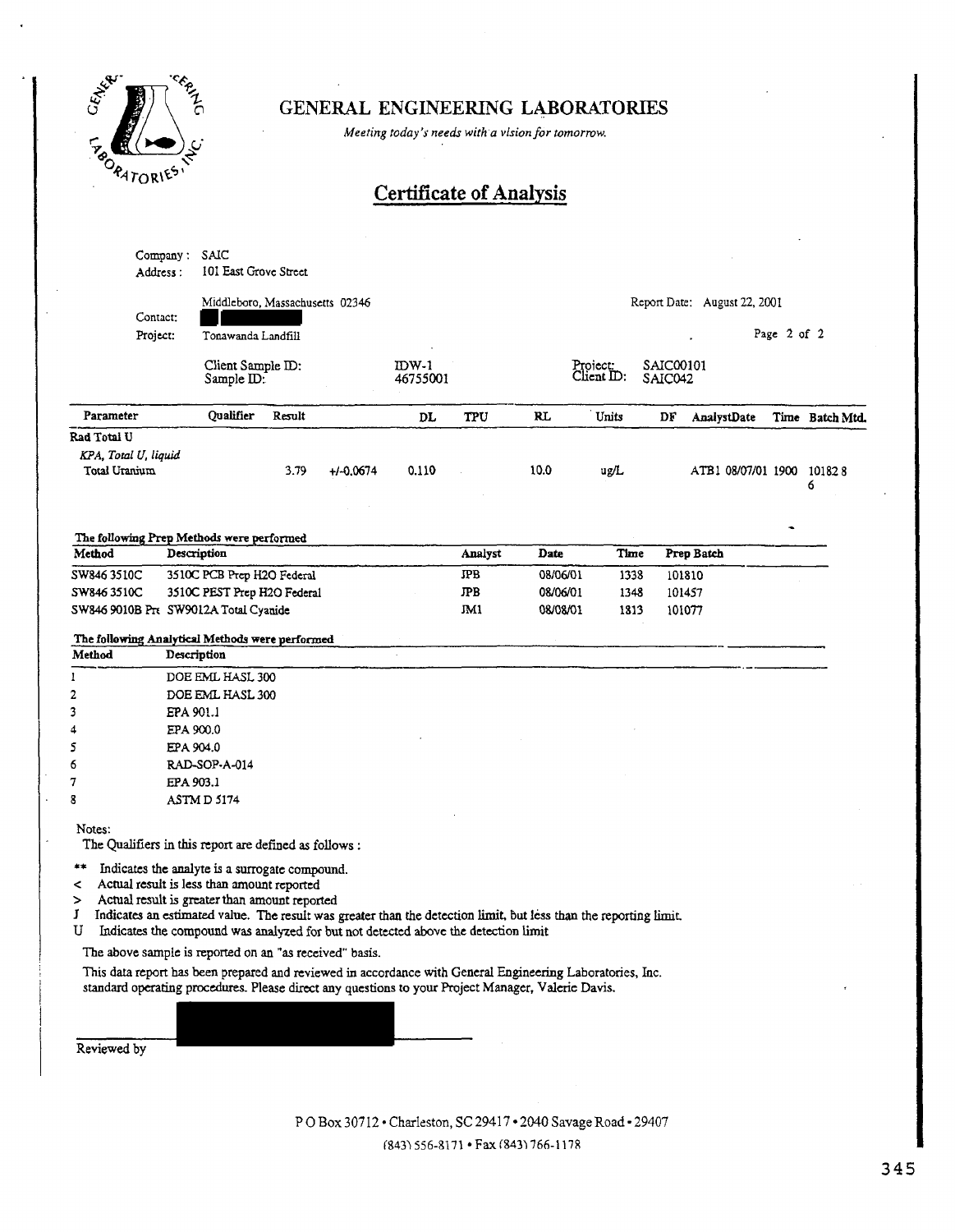### Certificate of Analysis

Company : SAIC Address : 101 East Grove Street Middleboro, Massachusetts 02346 Report Date: August 10,2001 Contact: Project: Tonawanda Landfill Page 1 of Client Sample ID: IDW-1 Proiect: SAIC00101<br>Client ID: SAIC042 Sample ID: 46755001 Client  $ID:$ Matrix: Water Collect Date: 01-AUG-01 Receive Date: 02-AUG-01 Client Collector. Parameter Qualifier Result DL RL Units DF AnalystDate Time Batch Method Rapid Flow Analysis Federal *SW9012A Cyanide, Toral Federal*  2.89 5.00 Cyanide, Total 5.39 ug/L 1 DAR 08/08/01 1926 10109  $\mathbf{I}$ 8 The following Prep Methods were performed Method Description Date Time Prep Batch Analyst SW846 3510C 3510C PCB Prep H20 Federal JPB 08/06/01 1338 101810 SW8463510C 351 OC PEST Prep H20 Federal JPB 08/06/01 1348 101457 SW846 9010B Prep SW9012A Total Cyanide JM1 08/08/01 1813 101077 The following Analytical Methods were performed Analyst Comments Method Description  $\mathbf{I}$ SW846 9012A Notes: The Qualifiers in this report are defined as follows :

\*\* Indicates the analyte is a surrogate compound.

< Actual result is less than amount reported

> Actual result is greater than amount reported

J Indicates an estimated value. The result was greater than the detection limit, but less than the reporting limit.<br>U Indicates the compound was analyzed for but not detected above the detection limit

Indicates the compound was analyzed for but not detected above the detection limit

The above sample is reported on an "as received" basis.

This data report has been prepared and reviewed in accordance with General Engineering Laboratories, Inc. standard operating procedures. Please direct any questions to your Project Manager, Valerie Davis.

Reviewed by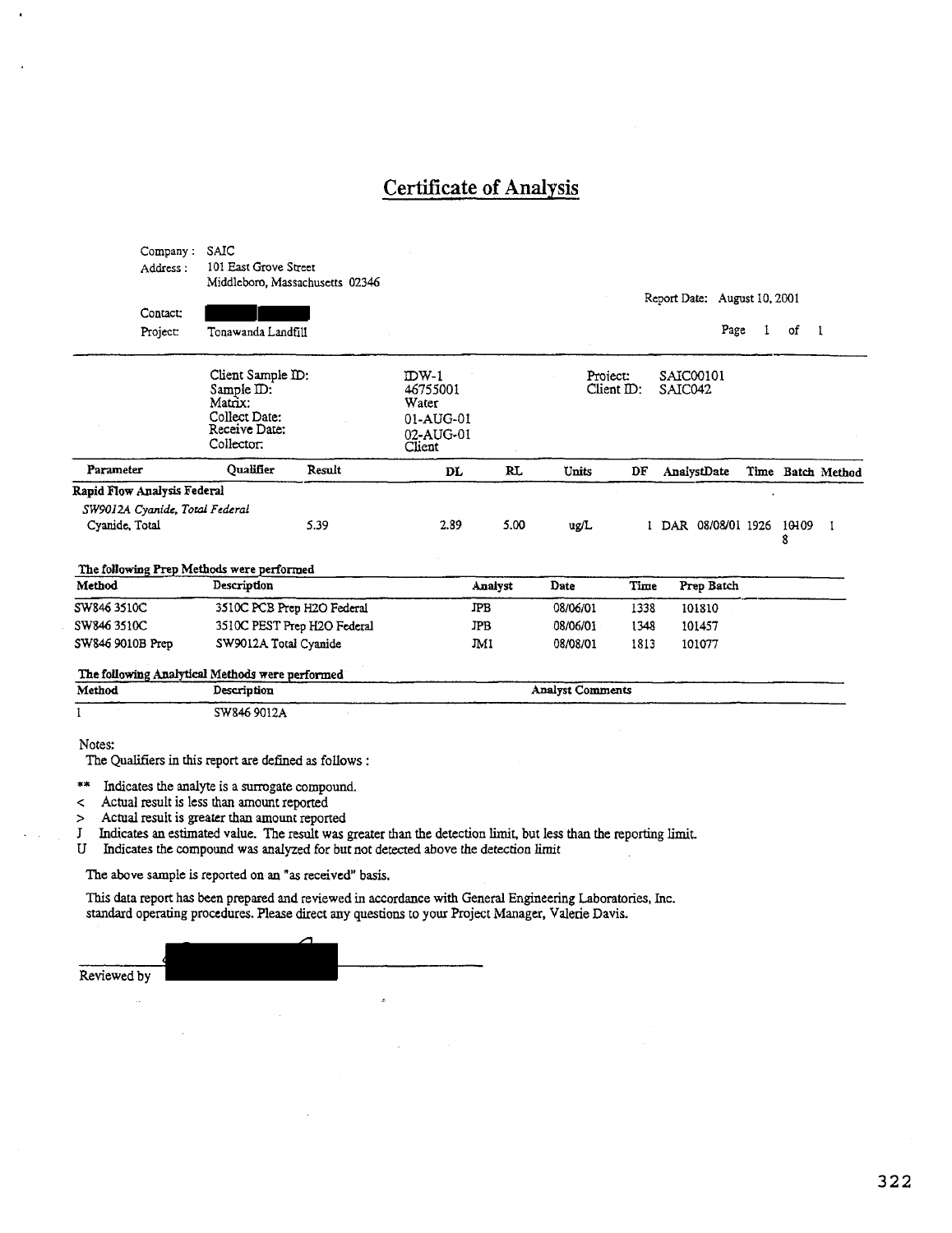lD EPA SAMPLE NO.

PESTICIDE ORGANICS ANALYSIS DATA SHEET

IDW-1 Lab Name: GENERAL ENGINEERING LABOR Contract: N/A Lab Code: N/A Case No.: N/A SAS No.: N/A SDG No.: 46755 Matrix: (soil/water) WATER Lab Sample ID: 46755001 Sample wt/vol: 500.0 (g/mL) mL Lab File ID: 013B1301 % Moisture: decanted: (Y/N) Extraction: (SepF/Cont/Sonc) SEPF Concentrated Extract Volume: 0.50 (uL) Date Received: 08/02/01 Date Extracted:OB/06/01 Date Analyzed: 08/20/01 Injection Volume: 1.0 (uL) Dilution Factor: 10.0 GPC Cleanup: (Y/N) N Sulfur Cleanup: (Y/N) Y CONCENTRATION UNITS:

CAS NO. COMPOUND

(ug/L or ug/Kg) UG/L

 $\overline{Q}$ 

| 1.0IU<br>$11097 - 69 - 1 - - - - Aroclor - 1254$<br>$1.0$ II<br>$11096 - 82 - 5 - - - - - Aroclor - 1260$<br>1.0IU | 12674-11-2------ Aroclor-1016<br>$11104 - 28 - 2 - - - - -$ Aroclor-1221<br>$11141 - 16 - 5 - - - - -$ Aroclor-1232<br>$53469 - 21 - 9 - - - - -$ Aroclor-1242<br>$12672 - 29 - 6 - - - - - Aroclor - 1248$ | 1.0IU<br>$1.0$ IU |  |
|--------------------------------------------------------------------------------------------------------------------|-------------------------------------------------------------------------------------------------------------------------------------------------------------------------------------------------------------|-------------------|--|
|--------------------------------------------------------------------------------------------------------------------|-------------------------------------------------------------------------------------------------------------------------------------------------------------------------------------------------------------|-------------------|--|